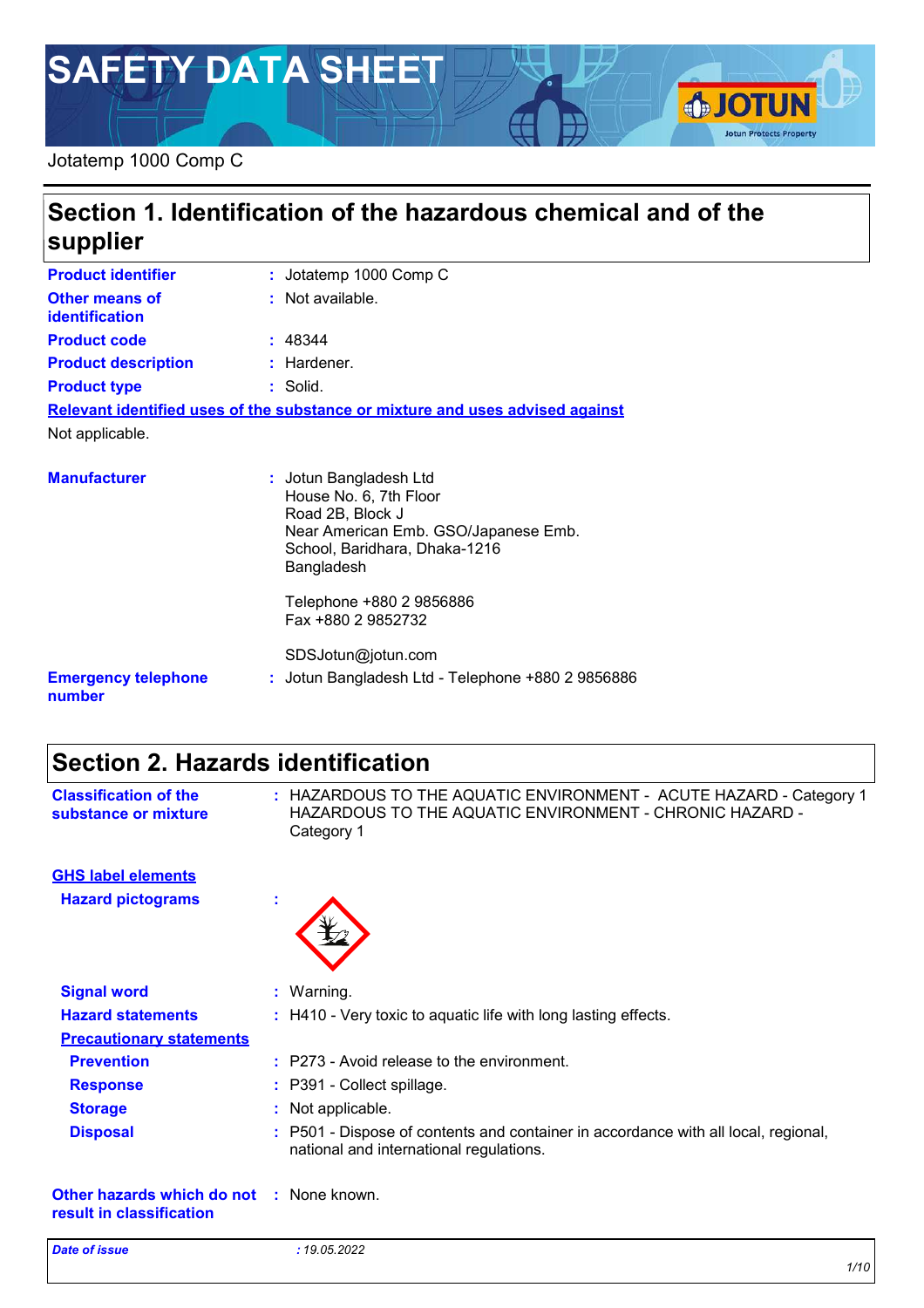# **Section 2. Hazards identification**

### **Section 3. Composition and information of the ingredients of the hazardous chemical**

| Substance/mixture     | : Mixture        |
|-----------------------|------------------|
| <b>Other means of</b> | : Not available. |
| <b>identification</b> |                  |

#### **CAS number/other identifiers**

| <b>CAS number</b>      | : Not applicable. |               |                   |
|------------------------|-------------------|---------------|-------------------|
| <b>EC</b> number       | Mixture.          |               |                   |
| <b>Product code</b>    | 48344             |               |                   |
| <b>Ingredient name</b> |                   | $\frac{9}{6}$ | <b>CAS number</b> |
| zinc                   |                   | ≥95           | 7440-66-6         |
| zinc oxide             |                   | $\leq 5$      | 1314-13-2         |
| lead                   |                   | $≤0.1$        | 7439-92-1         |

**There are no additional ingredients present which, within the current knowledge of the supplier and in the concentrations applicable, are classified as hazardous to health or the environment and hence require reporting in this section.**

**Occupational exposure limits, if available, are listed in Section 8.**

### **Section 4. First aid measures**

#### **Description of necessary first aid measures**

| Eye contact         | : Immediately flush eyes with plenty of water, occasionally lifting the upper and lower<br>eyelids. Check for and remove any contact lenses. Continue to rinse for at least 10<br>minutes. Get medical attention if irritation occurs.                                                                                                                                                                                                                                                                                                                                                                                                                                                                                               |
|---------------------|--------------------------------------------------------------------------------------------------------------------------------------------------------------------------------------------------------------------------------------------------------------------------------------------------------------------------------------------------------------------------------------------------------------------------------------------------------------------------------------------------------------------------------------------------------------------------------------------------------------------------------------------------------------------------------------------------------------------------------------|
| <b>Inhalation</b>   | : Remove victim to fresh air and keep at rest in a position comfortable for breathing.<br>If not breathing, if breathing is irregular or if respiratory arrest occurs, provide<br>artificial respiration or oxygen by trained personnel. It may be dangerous to the<br>person providing aid to give mouth-to-mouth resuscitation. Get medical attention if<br>adverse health effects persist or are severe. If unconscious, place in recovery<br>position and get medical attention immediately. Maintain an open airway. Loosen<br>tight clothing such as a collar, tie, belt or waistband.                                                                                                                                         |
| <b>Skin contact</b> | : Flush contaminated skin with plenty of water. Remove contaminated clothing and<br>shoes. Get medical attention if symptoms occur. Wash clothing before reuse.<br>Clean shoes thoroughly before reuse.                                                                                                                                                                                                                                                                                                                                                                                                                                                                                                                              |
| <b>Ingestion</b>    | : Wash out mouth with water. Remove dentures if any. If material has been<br>swallowed and the exposed person is conscious, give small quantities of water to<br>drink. Stop if the exposed person feels sick as vomiting may be dangerous. Do not<br>induce vomiting unless directed to do so by medical personnel. If vomiting occurs,<br>the head should be kept low so that vomit does not enter the lungs. Get medical<br>attention if adverse health effects persist or are severe. Never give anything by<br>mouth to an unconscious person. If unconscious, place in recovery position and get<br>medical attention immediately. Maintain an open airway. Loosen tight clothing such<br>as a collar, tie, belt or waistband. |

**Most important symptoms/effects, acute and delayed**

| <b>Potential acute health effects</b> |                                                     |  |
|---------------------------------------|-----------------------------------------------------|--|
| <b>Eye contact</b>                    | : No known significant effects or critical hazards. |  |
| <b>Inhalation</b>                     | : No known significant effects or critical hazards. |  |
| <b>Skin contact</b>                   | : No known significant effects or critical hazards. |  |
| <b>Ingestion</b>                      | : No known significant effects or critical hazards. |  |
| <b>Over-exposure signs/symptoms</b>   |                                                     |  |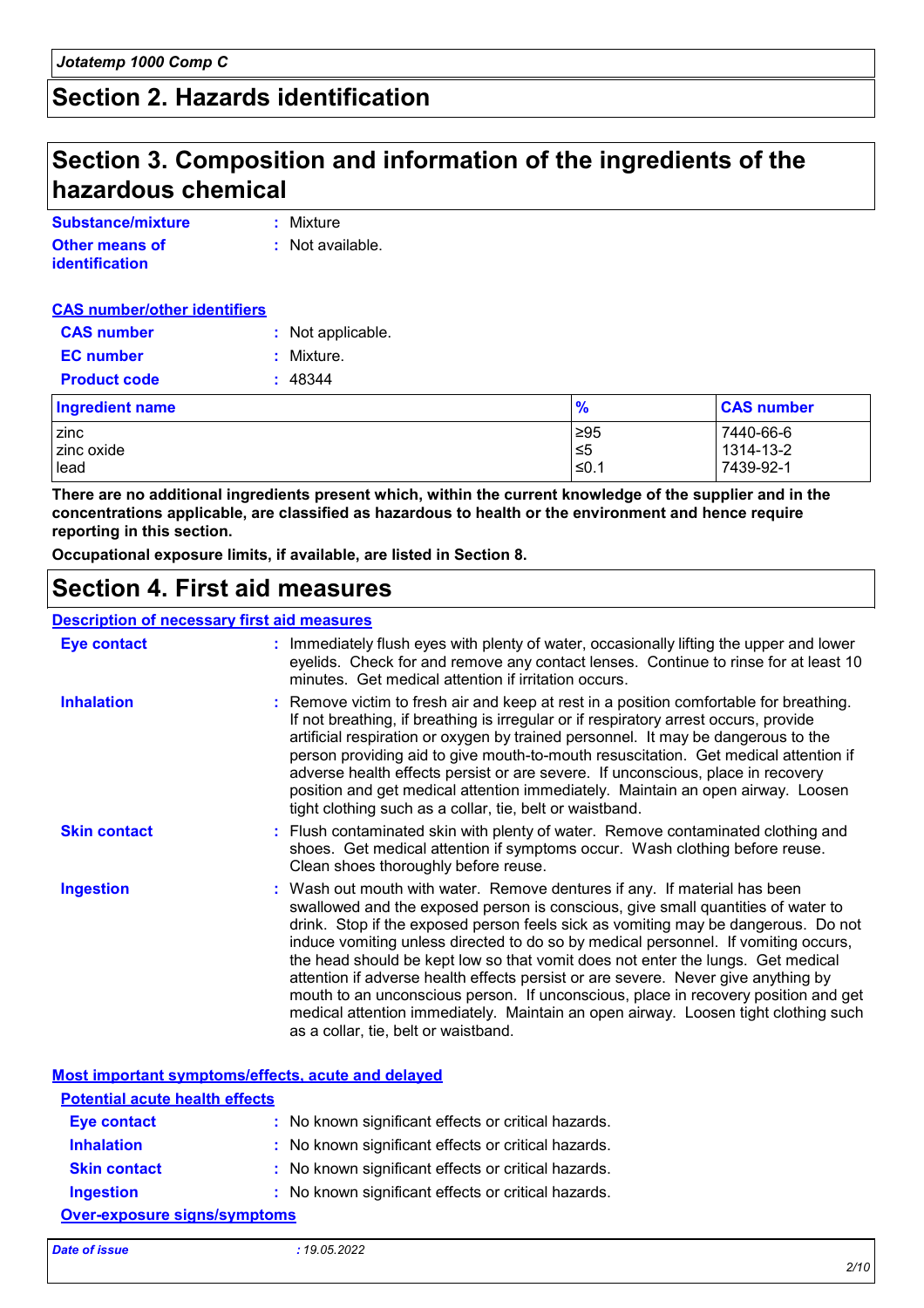# **Section 4. First aid measures**

| <b>Eye contact</b>  | : No specific data. |
|---------------------|---------------------|
| <b>Inhalation</b>   | : No specific data. |
| <b>Skin contact</b> | : No specific data. |
| <b>Ingestion</b>    | : No specific data. |

### **Indication of immediate medical attention and special treatment needed, if necessary**

| Notes to physician                | : Treat symptomatically. Contact poison treatment specialist immediately if large<br>quantities have been ingested or inhaled.                                                |
|-----------------------------------|-------------------------------------------------------------------------------------------------------------------------------------------------------------------------------|
| <b>Specific treatments</b>        | : No specific treatment.                                                                                                                                                      |
| <b>Protection of first-aiders</b> | : No action shall be taken involving any personal risk or without suitable training. It<br>may be dangerous to the person providing aid to give mouth-to-mouth resuscitation. |

### **See toxicological information (Section 11)**

| <b>Section 5. Firefighting measures</b>                  |                                                                                                                                                                                                                  |
|----------------------------------------------------------|------------------------------------------------------------------------------------------------------------------------------------------------------------------------------------------------------------------|
| <b>Extinguishing media</b>                               |                                                                                                                                                                                                                  |
| <b>Suitable extinguishing</b><br>media                   | : Use an extinguishing agent suitable for the surrounding fire.                                                                                                                                                  |
| Unsuitable extinguishing<br>media                        | : None known.                                                                                                                                                                                                    |
| <b>Specific hazards arising</b><br>from the chemical     | : This material is very toxic to aquatic life with long lasting effects. Fire water<br>contaminated with this material must be contained and prevented from being<br>discharged to any waterway, sewer or drain. |
| <b>Hazardous thermal</b><br>decomposition products       | : Decomposition products may include the following materials:<br>metal oxide/oxides                                                                                                                              |
| <b>Special protective actions</b><br>for fire-fighters   | : Promptly isolate the scene by removing all persons from the vicinity of the incident if<br>there is a fire. No action shall be taken involving any personal risk or without<br>suitable training.              |
| <b>Special protective</b><br>equipment for fire-fighters | : Fire-fighters should wear appropriate protective equipment and self-contained<br>breathing apparatus (SCBA) with a full face-piece operated in positive pressure<br>mode.                                      |

### **Section 6. Accidental release measures**

### **Personal precautions, protective equipment and emergency procedures**

| For non-emergency<br>personnel                              | : No action shall be taken involving any personal risk or without suitable training.<br>Evacuate surrounding areas. Keep unnecessary and unprotected personnel from<br>entering. Do not touch or walk through spilt material. Provide adequate ventilation.<br>Wear appropriate respirator when ventilation is inadequate. Put on appropriate<br>personal protective equipment. |
|-------------------------------------------------------------|---------------------------------------------------------------------------------------------------------------------------------------------------------------------------------------------------------------------------------------------------------------------------------------------------------------------------------------------------------------------------------|
|                                                             | <b>For emergency responders</b> : If specialised clothing is required to deal with the spillage, take note of any<br>information in Section 8 on suitable and unsuitable materials. See also the<br>information in "For non-emergency personnel".                                                                                                                               |
| <b>Environmental precautions</b>                            | : Avoid dispersal of spilt material and runoff and contact with soil, waterways, drains<br>and sewers. Inform the relevant authorities if the product has caused environmental<br>pollution (sewers, waterways, soil or air). Water polluting material. May be harmful<br>to the environment if released in large quantities. Collect spillage.                                 |
| <b>Methods and material for containment and cleaning up</b> |                                                                                                                                                                                                                                                                                                                                                                                 |
| <b>Small spill</b>                                          | : Move containers from spill area. Vacuum or sweep up material and place in a<br>designated, labelled waste container. Dispose of via a licensed waste disposal<br>contractor.                                                                                                                                                                                                  |
| <b>Date of issue</b>                                        | : 19.05.2022                                                                                                                                                                                                                                                                                                                                                                    |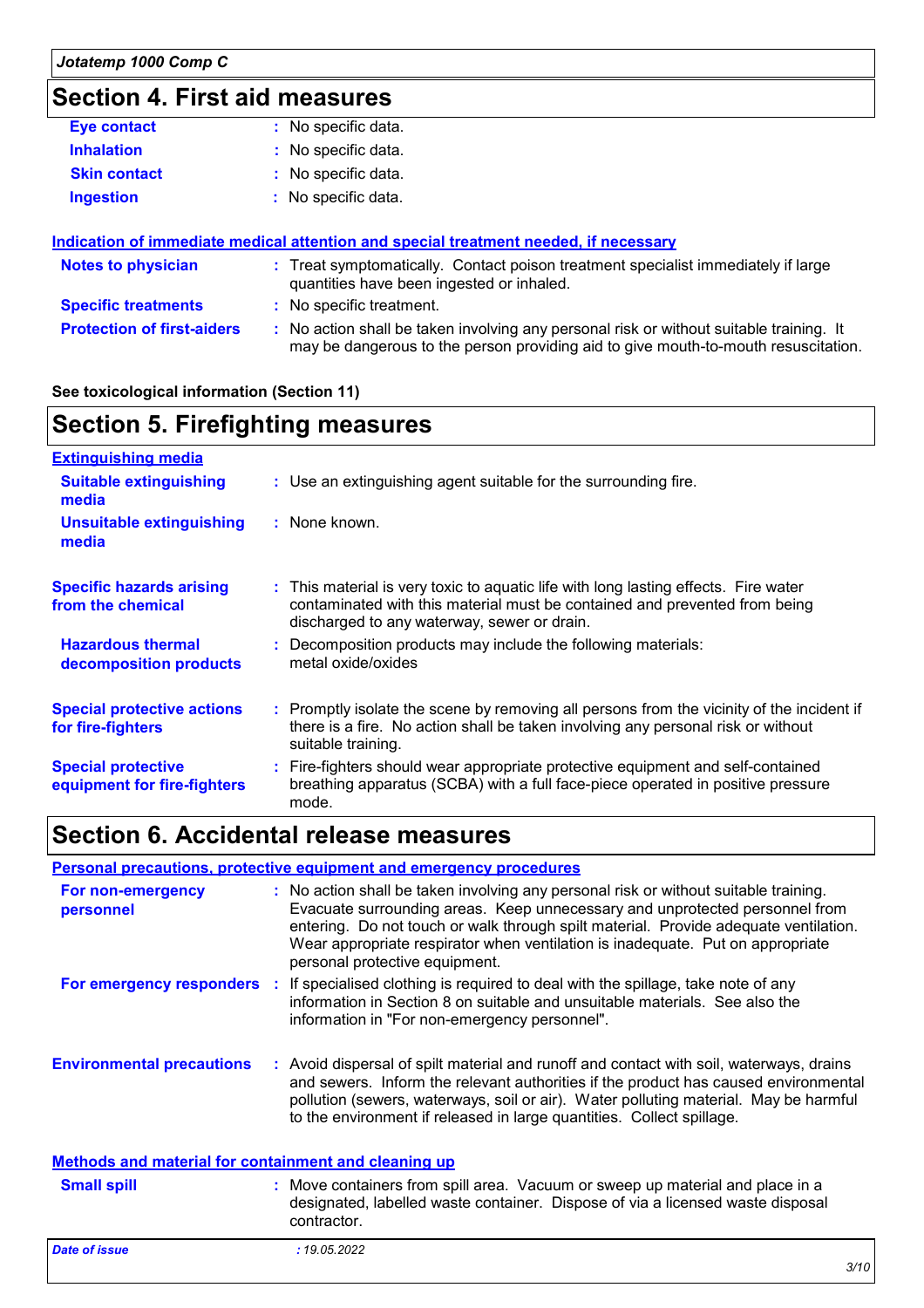### **Section 6. Accidental release measures**

### **Large spill :**

: Move containers from spill area. Approach the release from upwind. Prevent entry into sewers, water courses, basements or confined areas. Vacuum or sweep up material and place in a designated, labelled waste container. Dispose of via a licensed waste disposal contractor. Note: see Section 1 for emergency contact information and Section 13 for waste disposal.

### **Section 7. Handling and storage**

#### **Precautions for safe handling**

| <b>Protective measures</b>                                                       | : Put on appropriate personal protective equipment (see Section 8). Do not ingest.<br>Avoid contact with eyes, skin and clothing. Avoid release to the environment. Keep<br>in the original container or an approved alternative made from a compatible material,<br>kept tightly closed when not in use. Empty containers retain product residue and<br>can be hazardous. Do not reuse container.                                                                                                                                                                                  |
|----------------------------------------------------------------------------------|-------------------------------------------------------------------------------------------------------------------------------------------------------------------------------------------------------------------------------------------------------------------------------------------------------------------------------------------------------------------------------------------------------------------------------------------------------------------------------------------------------------------------------------------------------------------------------------|
| <b>Advice on general</b><br>occupational hygiene                                 | : Eating, drinking and smoking should be prohibited in areas where this material is<br>handled, stored and processed. Workers should wash hands and face before<br>eating, drinking and smoking. Remove contaminated clothing and protective<br>equipment before entering eating areas. See also Section 8 for additional<br>information on hygiene measures.                                                                                                                                                                                                                       |
| <b>Conditions for safe storage,</b><br>including any<br><b>incompatibilities</b> | : Store in accordance with local regulations. Store in original container protected<br>from direct sunlight in a dry, cool and well-ventilated area, away from incompatible<br>materials (see Section 10) and food and drink. Keep container tightly closed and<br>sealed until ready for use. Containers that have been opened must be carefully<br>resealed and kept upright to prevent leakage. Do not store in unlabelled containers.<br>Use appropriate containment to avoid environmental contamination. See Section 10<br>for incompatible materials before handling or use. |

### **Section 8. Exposure controls/personal protection**

#### **Control parameters**

### **Occupational exposure limits**

Dust Limit : 10 mg/m<sup>3</sup> (TWA of total inhalable dust) and 4 mg/m<sup>3</sup> (TWA of respirable)

| <b>Ingredient name</b> | <b>Exposure limits</b>                                                                                                                                                                                                                                                                                                                                             |
|------------------------|--------------------------------------------------------------------------------------------------------------------------------------------------------------------------------------------------------------------------------------------------------------------------------------------------------------------------------------------------------------------|
| zinc                   | DFG MAC-values list (Germany, 10/2021).<br>TWA: 2 mg/m <sup>3</sup> 8 hours. Form: inhalable<br>fraction<br>PEAK: 4 mg/m <sup>3</sup> , 4 times per shift, 15<br>minutes. Form: inhalable fraction<br>PEAK: $0.4 \text{ mg/m}^3$ , 4 times per shift, 15<br>minutes. Form: respirable fraction<br>TWA: 0.1 mg/m <sup>3</sup> 8 hours. Form: respirable<br>fraction |
| Zinc oxide<br>lead     | Schedule I USECHH 2000 (Malaysia,<br>4/2000).<br>TWA: 10 mg/m <sup>3</sup> 8 hours. Form: Dust<br>TWA: 5 mg/m <sup>3</sup> 8 hours. Form: Fume<br>Schedule I USECHH 2000 (Malaysia,<br>4/2000).<br>TWA: $0.05 \text{ mg/m}^3$ , (as Pb) 8 hours.                                                                                                                   |

| <b>Appropriate engineering</b>                   | : Good general ventilation should be sufficient to control worker exposure to airborne                                                                                                                                                                                                                                          |
|--------------------------------------------------|---------------------------------------------------------------------------------------------------------------------------------------------------------------------------------------------------------------------------------------------------------------------------------------------------------------------------------|
| <b>controls</b>                                  | contaminants.                                                                                                                                                                                                                                                                                                                   |
| <b>Environmental exposure</b><br><b>controls</b> | : Emissions from ventilation or work process equipment should be checked to ensure<br>they comply with the requirements of environmental protection legislation. In some<br>cases, fume scrubbers, filters or engineering modifications to the process<br>equipment will be necessary to reduce emissions to acceptable levels. |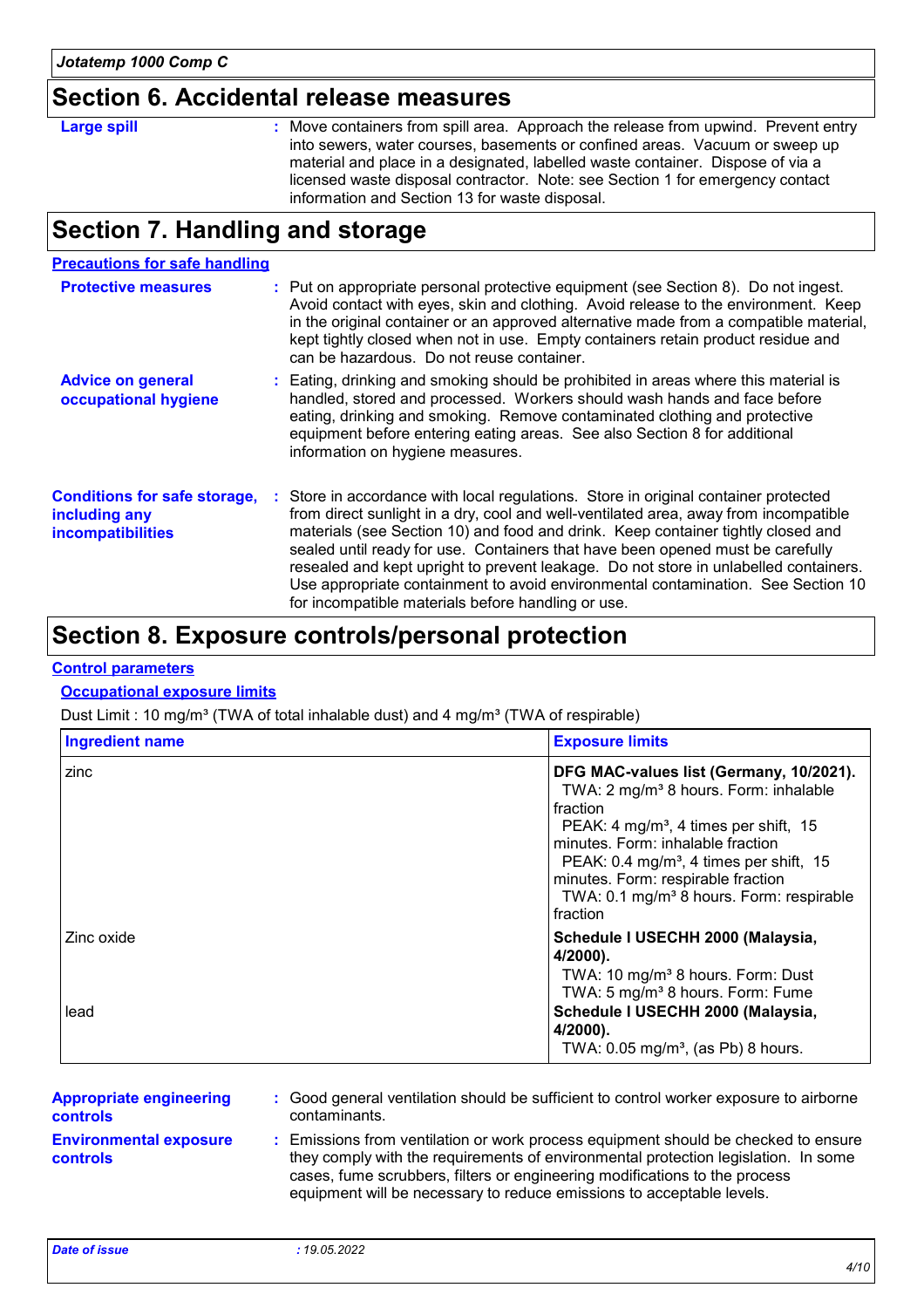# **Section 8. Exposure controls/personal protection**

| <b>Individual protection measures</b> |                                                                                                                                                                                                                                                                                                                                                                                                                                                                                                                                                                                                                                                                                                                                                                                                                                   |
|---------------------------------------|-----------------------------------------------------------------------------------------------------------------------------------------------------------------------------------------------------------------------------------------------------------------------------------------------------------------------------------------------------------------------------------------------------------------------------------------------------------------------------------------------------------------------------------------------------------------------------------------------------------------------------------------------------------------------------------------------------------------------------------------------------------------------------------------------------------------------------------|
| <b>Hygiene measures</b>               | : Wash hands, forearms and face thoroughly after handling chemical products, before<br>eating, smoking and using the lavatory and at the end of the working period.<br>Appropriate techniques should be used to remove potentially contaminated clothing.<br>Wash contaminated clothing before reusing. Ensure that eyewash stations and<br>safety showers are close to the workstation location.                                                                                                                                                                                                                                                                                                                                                                                                                                 |
| <b>Eye/face protection</b>            | Safety eyewear complying to EN 166 should be used when a risk assessment<br>indicates this is necessary to avoid exposure to liquid splashes, mists, gases or<br>dusts. If contact is possible, the following protection should be worn, unless the<br>assessment indicates a higher degree of protection: safety glasses with side-<br>shields.                                                                                                                                                                                                                                                                                                                                                                                                                                                                                  |
| <b>Skin protection</b>                |                                                                                                                                                                                                                                                                                                                                                                                                                                                                                                                                                                                                                                                                                                                                                                                                                                   |
| <b>Hand protection</b>                | : Chemical-resistant, impervious gloves complying with an approved standard should<br>be worn at all times when handling chemical products if a risk assessment indicates<br>this is necessary. Considering the parameters specified by the glove manufacturer,<br>check during use that the gloves are still retaining their protective properties. It<br>should be noted that the time to breakthrough for any glove material may be<br>different for different glove manufacturers. In the case of mixtures, consisting of<br>several substances, the protection time of the gloves cannot be accurately<br>estimated.                                                                                                                                                                                                         |
|                                       | There is no one glove material or combination of materials that will give unlimited<br>resistance to any individual or combination of chemicals.<br>The breakthrough time must be greater than the end use time of the product.<br>The instructions and information provided by the glove manufacturer on use,<br>storage, maintenance and replacement must be followed.<br>Gloves should be replaced regularly and if there is any sign of damage to the glove<br>material.<br>Always ensure that gloves are free from defects and that they are stored and used<br>correctly.<br>The performance or effectiveness of the glove may be reduced by physical/chemical<br>damage and poor maintenance.<br>Barrier creams may help to protect the exposed areas of the skin but should not be<br>applied once exposure has occurred. |
|                                       | Wear suitable gloves tested to EN374.<br>Recommended, gloves(breakthrough time) > 8 hours: nitrile rubber                                                                                                                                                                                                                                                                                                                                                                                                                                                                                                                                                                                                                                                                                                                         |
| <b>Body protection</b>                | : Personal protective equipment for the body should be selected based on the task<br>being performed and the risks involved and should be approved by a specialist<br>before handling this product.                                                                                                                                                                                                                                                                                                                                                                                                                                                                                                                                                                                                                               |
| <b>Other skin protection</b>          | : Appropriate footwear and any additional skin protection measures should be<br>selected based on the task being performed and the risks involved and should be<br>approved by a specialist before handling this product.                                                                                                                                                                                                                                                                                                                                                                                                                                                                                                                                                                                                         |
| <b>Respiratory protection</b>         | If workers are exposed to concentrations above the exposure limit, they must use a<br>respirator according to EN 140. By spraying : particulate filter (FFP2 / N95). In<br>confined spaces, use compressed-air or fresh-air respiratory equipment.                                                                                                                                                                                                                                                                                                                                                                                                                                                                                                                                                                                |

# **Section 9. Physical and chemical properties**

| <b>Appearance</b>      |                    |
|------------------------|--------------------|
| <b>Physical state</b>  | : Solid.           |
| <b>Colour</b>          | $:$ Grey           |
| <b>Odour</b>           | : Characteristic.  |
| <b>Odour threshold</b> | : Not applicable.  |
| рH                     | : Not applicable.  |
| <b>Melting point</b>   | : Not applicable.  |
| <b>Boiling point</b>   | $:$ Not available. |
| <b>Flash point</b>     | : Not applicable.  |
|                        |                    |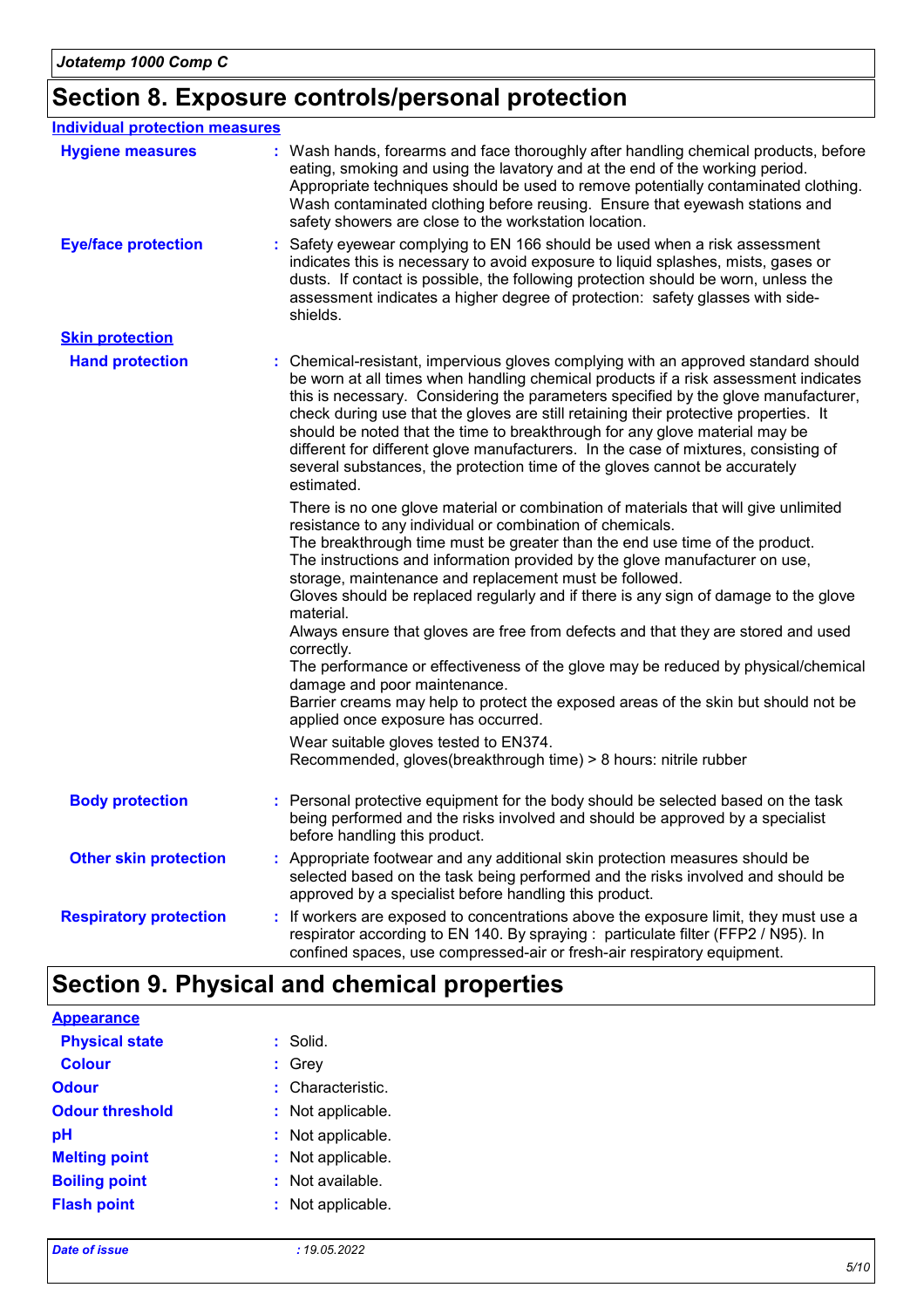## **Section 9. Physical and chemical properties**

| : Not available.                                                  |
|-------------------------------------------------------------------|
| : Not applicable.                                                 |
| : Not applicable.                                                 |
| : Not available.                                                  |
| : Highest known value: $5.47$ (Air = 1) (zinc oxide).             |
| $: 7.1$ g/cm <sup>3</sup>                                         |
| : Insoluble in the following materials: cold water and hot water. |
| : Not available.                                                  |
| : Not applicable.                                                 |
| : Not available.                                                  |
| : Not applicable.                                                 |
|                                                                   |

# **Section 10. Stability and reactivity**

| <b>Reactivity</b>                            | : No specific test data related to reactivity available for this product or its ingredients.              |
|----------------------------------------------|-----------------------------------------------------------------------------------------------------------|
| <b>Chemical stability</b>                    | : The product is stable.                                                                                  |
| <b>Possibility of hazardous</b><br>reactions | : Under normal conditions of storage and use, hazardous reactions will not occur.                         |
| <b>Conditions to avoid</b>                   | : No specific data.                                                                                       |
| <b>Incompatible materials</b>                | : No specific data.                                                                                       |
| <b>Hazardous decomposition</b><br>products   | : Under normal conditions of storage and use, hazardous decomposition products<br>should not be produced. |

# **Section 11. Toxicological information**

### **Information on toxicological effects**

### **Acute toxicity**

Not available.

#### **Irritation/Corrosion**

| <b>Product/ingredient name</b> | <b>Result</b>        | <b>Species</b> | <b>Score</b> | <b>Exposure</b>                             | <b>Observation</b> |
|--------------------------------|----------------------|----------------|--------------|---------------------------------------------|--------------------|
| zinc                           | Skin - Mild irritant | l Human        |              | 72 hours 300<br>Micrograms<br>IIntermittent |                    |
| Zinc oxide                     | Eyes - Mild irritant | Rabbit         |              | $24$ hours 500 $\vert$ -<br>lmg             |                    |
|                                | Skin - Mild irritant | Rabbit         |              | $ 24$ hours 500 $ $ -<br>mg                 |                    |

#### **Sensitisation**

Not available.

### **Mutagenicity**

Not available.

### **Carcinogenicity**

Not available.

### **Reproductive toxicity**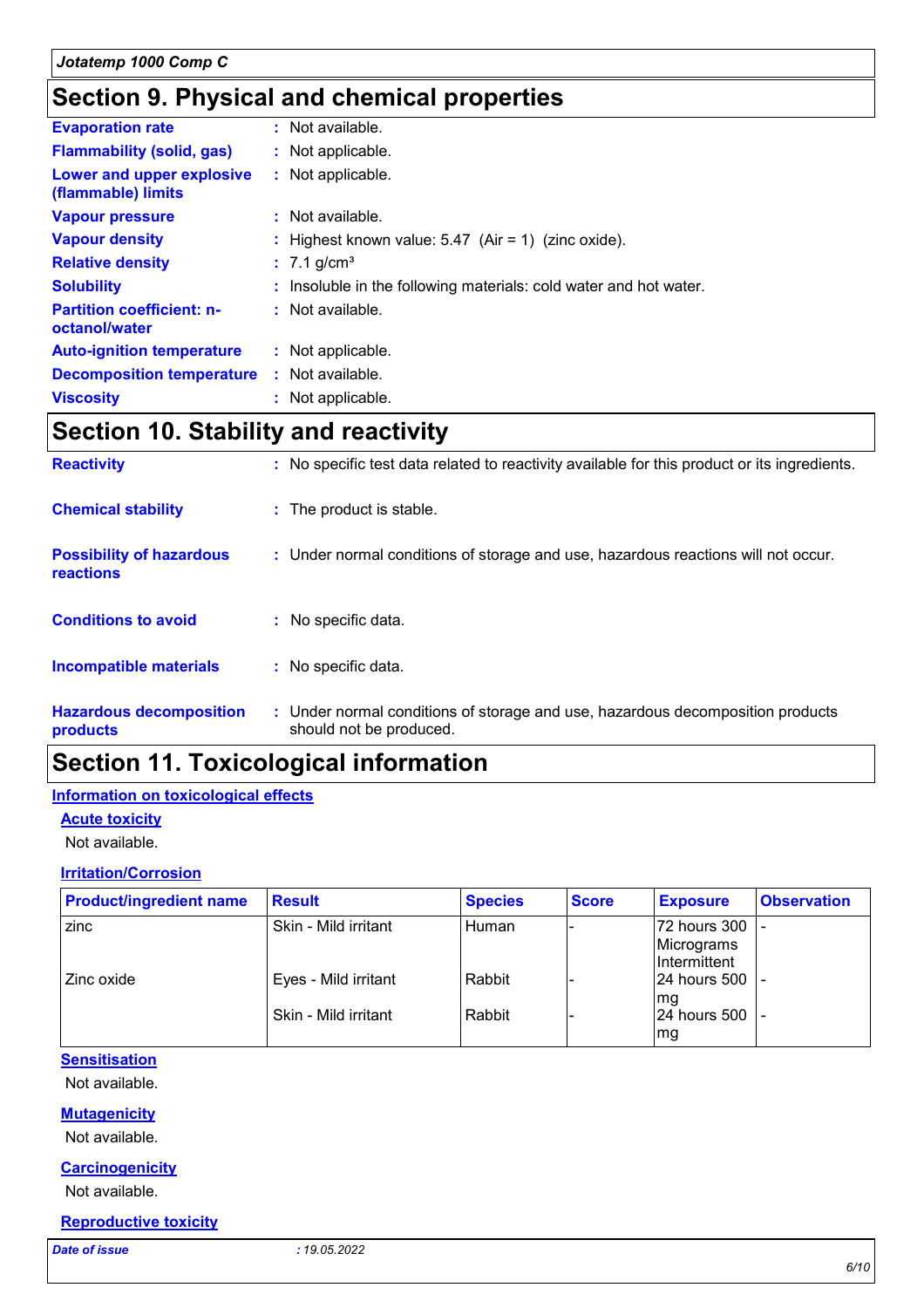## **Section 11. Toxicological information**

Not available.

### **Teratogenicity**

Not available.

### **Specific target organ toxicity (single exposure)**

Not available.

### **Specific target organ toxicity (repeated exposure)**

Not available.

### **Aspiration hazard**

Not available.

#### **Information on likely routes :** Not available. **of exposure**

**Potential acute health effects**

| Eye contact         | : No known significant effects or critical hazards. |
|---------------------|-----------------------------------------------------|
| <b>Inhalation</b>   | : No known significant effects or critical hazards. |
| <b>Skin contact</b> | : No known significant effects or critical hazards. |
| <b>Ingestion</b>    | : No known significant effects or critical hazards. |

### **Symptoms related to the physical, chemical and toxicological characteristics**

| <b>Eye contact</b>  | : No specific data. |
|---------------------|---------------------|
| <b>Inhalation</b>   | : No specific data. |
| <b>Skin contact</b> | : No specific data. |
| <b>Ingestion</b>    | : No specific data. |

#### **Delayed and immediate effects as well as chronic effects from short and long-term exposure**

| <b>Short term exposure</b>                        |                    |
|---------------------------------------------------|--------------------|
| <b>Potential immediate</b><br>effects             | $:$ Not available. |
| <b>Potential delayed effects</b>                  | : Not available.   |
| Long term exposure                                |                    |
| <b>Potential immediate</b><br>effects             | $:$ Not available. |
| <b>Potential delayed effects : Not available.</b> |                    |
| <b>Potential chronic health effects</b>           |                    |

Not available.

| <b>General</b>               | : No known significant effects or critical hazards. |
|------------------------------|-----------------------------------------------------|
| <b>Carcinogenicity</b>       | : No known significant effects or critical hazards. |
| <b>Mutagenicity</b>          | : No known significant effects or critical hazards. |
| <b>Teratogenicity</b>        | : No known significant effects or critical hazards. |
| <b>Developmental effects</b> | : No known significant effects or critical hazards. |
| <b>Fertility effects</b>     | : No known significant effects or critical hazards. |

#### **Numerical measures of toxicity**

#### **Acute toxicity estimates**

Not available.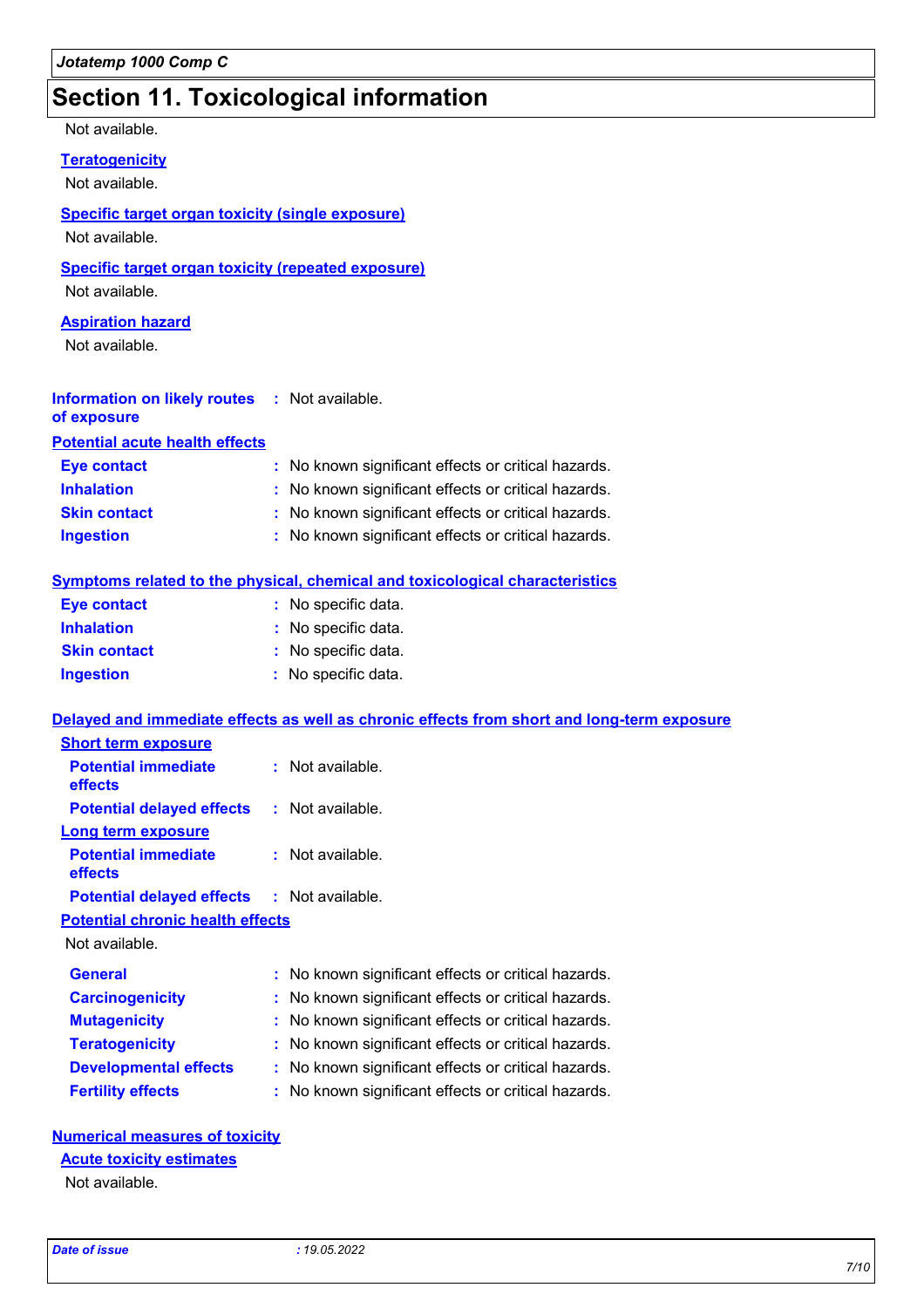# **Section 11. Toxicological information**

## **Section 12. Ecological information**

#### **Toxicity**

| <b>Product/ingredient name</b> | <b>Result</b>                      | <b>Species</b>              | <b>Exposure</b> |
|--------------------------------|------------------------------------|-----------------------------|-----------------|
| zinc                           | Acute LC50 330 µg/l Fresh water    | Daphnia - Daphnia magna     | 48 hours        |
|                                | Acute LC50 0.78 mg/l Fresh water   | Fish                        | 96 hours        |
| l Zinc oxide                   | Acute LC50 1.1 ppm Fresh water     | Fish - Oncorhynchus mykiss  | 96 hours        |
|                                | Chronic NOEC 0.02 mg/l Fresh water | Algae - Pseudokirchneriella | 72 hours        |
|                                |                                    | subcapitata - Exponential   |                 |
|                                |                                    | growth phase                |                 |

### **Persistence and degradability**

| <b>Product/ingredient name</b> | <b>Aquatic half-life</b> | ∣ Photolvsis | Biodegradability   |
|--------------------------------|--------------------------|--------------|--------------------|
| zinc                           |                          |              | <b>Not readily</b> |
| Zinc oxide                     |                          |              | <b>Not readily</b> |

#### **Bioaccumulative potential**

| <b>Product/ingredient name</b> | $\mathsf{LogP}_\mathsf{ow}$ | <b>BCF</b> | <b>Potential</b> |
|--------------------------------|-----------------------------|------------|------------------|
| Zinc oxide                     |                             | 28960      | high             |

#### **Mobility in soil**

**Soil/water partition coefficient (Koc)** 

**:** Not available.

**Other adverse effects** : No known significant effects or critical hazards.

### **Section 13. Disposal information**

| <b>Disposal methods</b> | : The generation of waste should be avoided or minimised wherever possible.<br>Disposal of this product, solutions and any by-products should at all times comply<br>with the requirements of environmental protection and waste disposal legislation<br>and any regional local authority requirements. Dispose of surplus and non-<br>recyclable products via a licensed waste disposal contractor. Waste should not be<br>disposed of untreated to the sewer unless fully compliant with the requirements of<br>all authorities with jurisdiction. Waste packaging should be recycled. Incineration or<br>landfill should only be considered when recycling is not feasible. This material and<br>its container must be disposed of in a safe way. Care should be taken when<br>handling emptied containers that have not been cleaned or rinsed out. Empty<br>containers or liners may retain some product residues. Avoid dispersal of spilt |
|-------------------------|--------------------------------------------------------------------------------------------------------------------------------------------------------------------------------------------------------------------------------------------------------------------------------------------------------------------------------------------------------------------------------------------------------------------------------------------------------------------------------------------------------------------------------------------------------------------------------------------------------------------------------------------------------------------------------------------------------------------------------------------------------------------------------------------------------------------------------------------------------------------------------------------------------------------------------------------------|
|                         | material and runoff and contact with soil, waterways, drains and sewers.                                                                                                                                                                                                                                                                                                                                                                                                                                                                                                                                                                                                                                                                                                                                                                                                                                                                         |

## **Section 14. Transport information**

|                                   | <b>UN</b>                                                                      | <b>ADR/RID</b>                                                                 | <b>IMDG</b>                                                                                                               | <b>IATA</b>                                                                    |
|-----------------------------------|--------------------------------------------------------------------------------|--------------------------------------------------------------------------------|---------------------------------------------------------------------------------------------------------------------------|--------------------------------------------------------------------------------|
| <b>UN number</b>                  | <b>UN3077</b>                                                                  | <b>UN3077</b>                                                                  | <b>UN3077</b>                                                                                                             | <b>UN3077</b>                                                                  |
| <b>UN proper</b><br>shipping name | Environmentally<br>hazardous substance,<br>solid, n.o.s. (zinc, zinc<br>oxide) | Environmentally<br>hazardous substance,<br>solid, n.o.s. (zinc, zinc<br>oxide) | Environmentally<br>hazardous substance,<br>solid, n.o.s. (zinc, zinc<br>oxide). Marine<br>pollutant (zinc, zinc<br>oxide) | Environmentally<br>hazardous substance,<br>solid, n.o.s. (zinc, zinc<br>oxide) |
| <b>Date of issue</b>              | : 19.05.2022                                                                   |                                                                                |                                                                                                                           |                                                                                |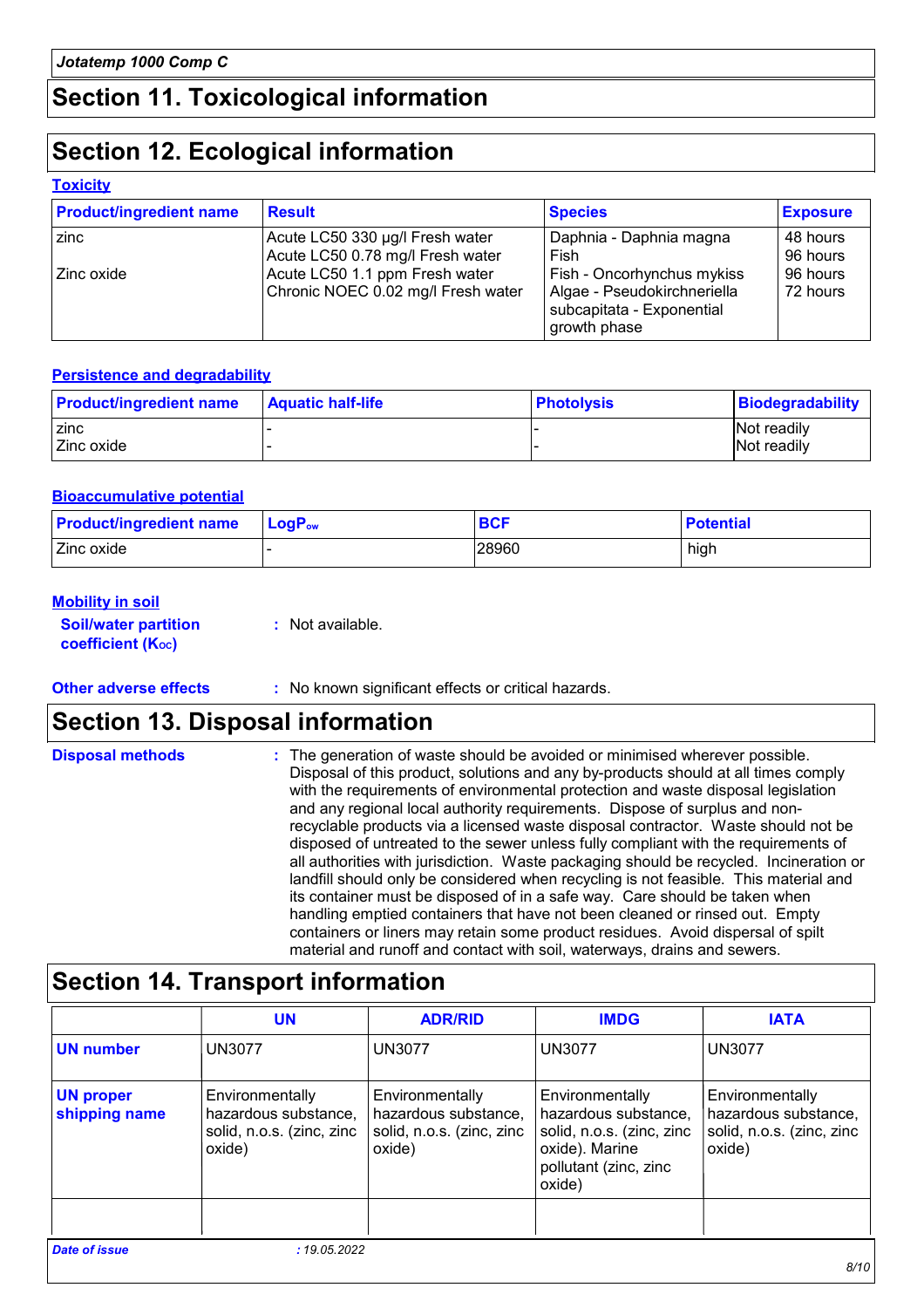### **Section 14. Transport information**

| 00000011 17. 110000001011101111000111 |                                                                                                                                                                                                                          |                                                                                                                                                                                                                                                                                          |                                                                                                                                                                                                                                                                    |                                                                                                                                                                                                                     |
|---------------------------------------|--------------------------------------------------------------------------------------------------------------------------------------------------------------------------------------------------------------------------|------------------------------------------------------------------------------------------------------------------------------------------------------------------------------------------------------------------------------------------------------------------------------------------|--------------------------------------------------------------------------------------------------------------------------------------------------------------------------------------------------------------------------------------------------------------------|---------------------------------------------------------------------------------------------------------------------------------------------------------------------------------------------------------------------|
| <b>Transport hazard</b><br>class(es)  | 9                                                                                                                                                                                                                        | 9<br>$\mathbf{F}$                                                                                                                                                                                                                                                                        | 9<br>$\bigstar$                                                                                                                                                                                                                                                    | 9<br>¥⊿                                                                                                                                                                                                             |
| <b>Packing group</b>                  | $\mathbf{III}$                                                                                                                                                                                                           | III                                                                                                                                                                                                                                                                                      | $\mathbf{III}$                                                                                                                                                                                                                                                     | $\mathbf{III}$                                                                                                                                                                                                      |
| <b>Environmental</b><br>hazards       | Yes.                                                                                                                                                                                                                     | Yes.                                                                                                                                                                                                                                                                                     | Yes.                                                                                                                                                                                                                                                               | Yes.                                                                                                                                                                                                                |
| <b>Additional</b><br>information      | This product is not<br>regulated as a<br>dangerous good when<br>transported in sizes of<br>≤5 L or ≤5 kg,<br>provided the<br>packagings meet the<br>general provisions of<br>4.1.1.1, 4.1.1.2 and<br>4.1.1.4 to 4.1.1.8. | This product is not<br>regulated as a<br>dangerous good when<br>transported in sizes of<br>≤5 L or ≤5 kg,<br>provided the<br>packagings meet the<br>general provisions of<br>4.1.1.1, 4.1.1.2 and<br>4.1.1.4 to 4.1.1.8.<br><b>Hazard identification</b><br>number 90<br>Tunnel code (-) | This product is not<br>regulated as a<br>dangerous good when<br>transported in sizes of<br>≤5 L or ≤5 kg,<br>provided the<br>packagings meet the<br>general provisions of<br>4.1.1.1, 4.1.1.2 and<br>4.1.1.4 to 4.1.1.8.<br><b>Emergency</b><br>schedules F-A, S-F | This product is not<br>regulated as a<br>dangerous good when<br>transported in sizes of<br>≤5 L or ≤5 kg,<br>provided the<br>packagings meet the<br>general provisions of<br>5.0.2.4.1, 5.0.2.6.1.1<br>and 5.0.2.8. |

**Special precautions for user Transport within user's premises:** always transport in closed containers that are **:** upright and secure. Ensure that persons transporting the product know what to do in the event of an accident or spillage.

**Transport in bulk according :** Not available. **to IMO instruments**

### **Section 15. Regulatory information**

**Malaysia Inventory (EHS Register)**

**:** All components are listed or exempted.

### **International regulations**

**Chemical Weapon Convention List Schedules I, II & III Chemicals** Not listed.

### **Montreal Protocol**

Not listed.

### **Stockholm Convention on Persistent Organic Pollutants**

Not listed.

### **UNECE Aarhus Protocol on POPs and Heavy Metals**

Not listed.

### **Section 16. Other information**

#### **History**

| Date of printing                  | : 19.05.2022 |
|-----------------------------------|--------------|
| Date of issue/Date of<br>revision | : 19.05.2022 |
| Date of previous issue            | : 19.11.2020 |
| <b>Version</b>                    | : 1.02       |